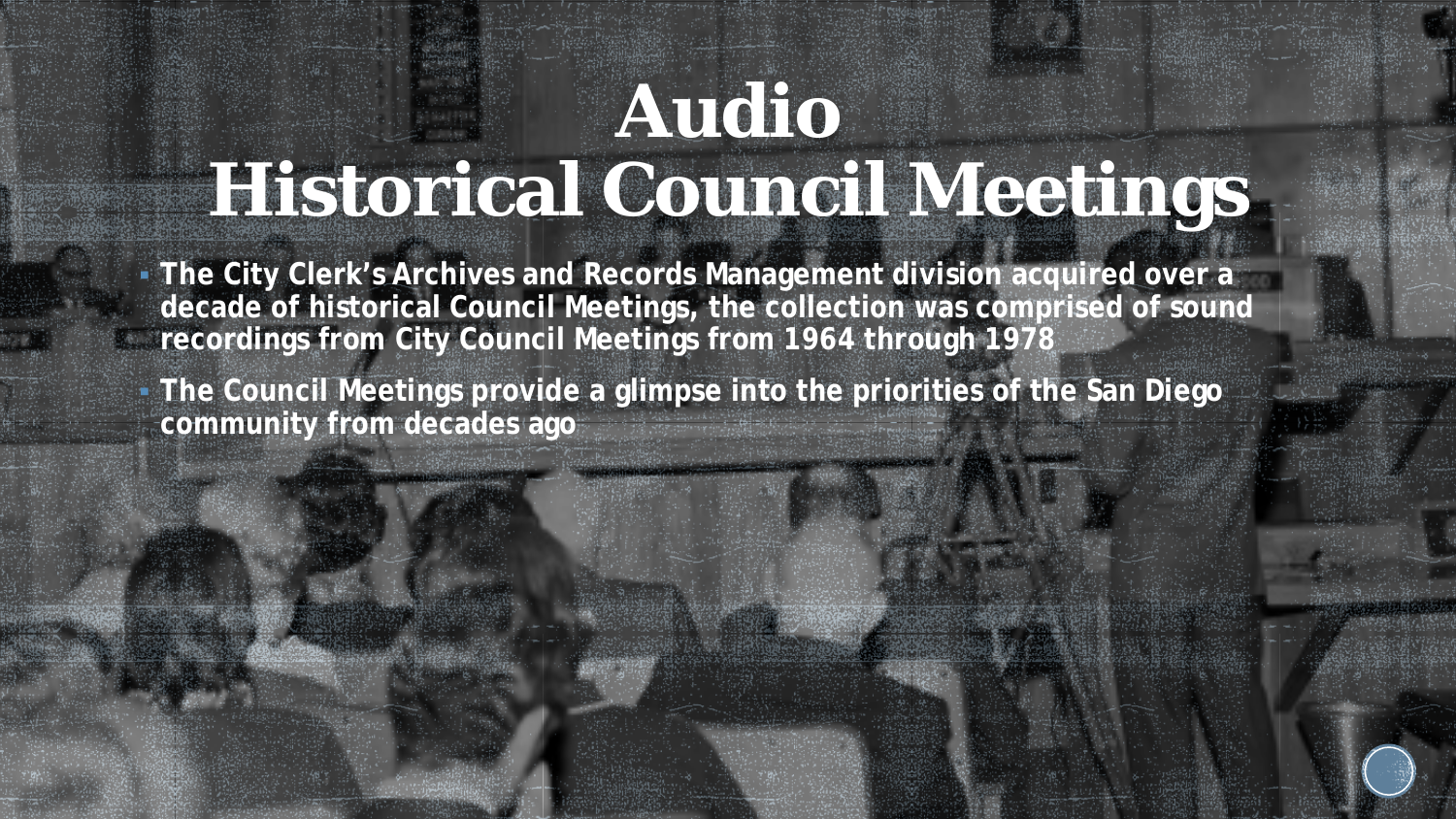

In order to preserve this piece of history, the magnetic reel-to-reel tape must be converted

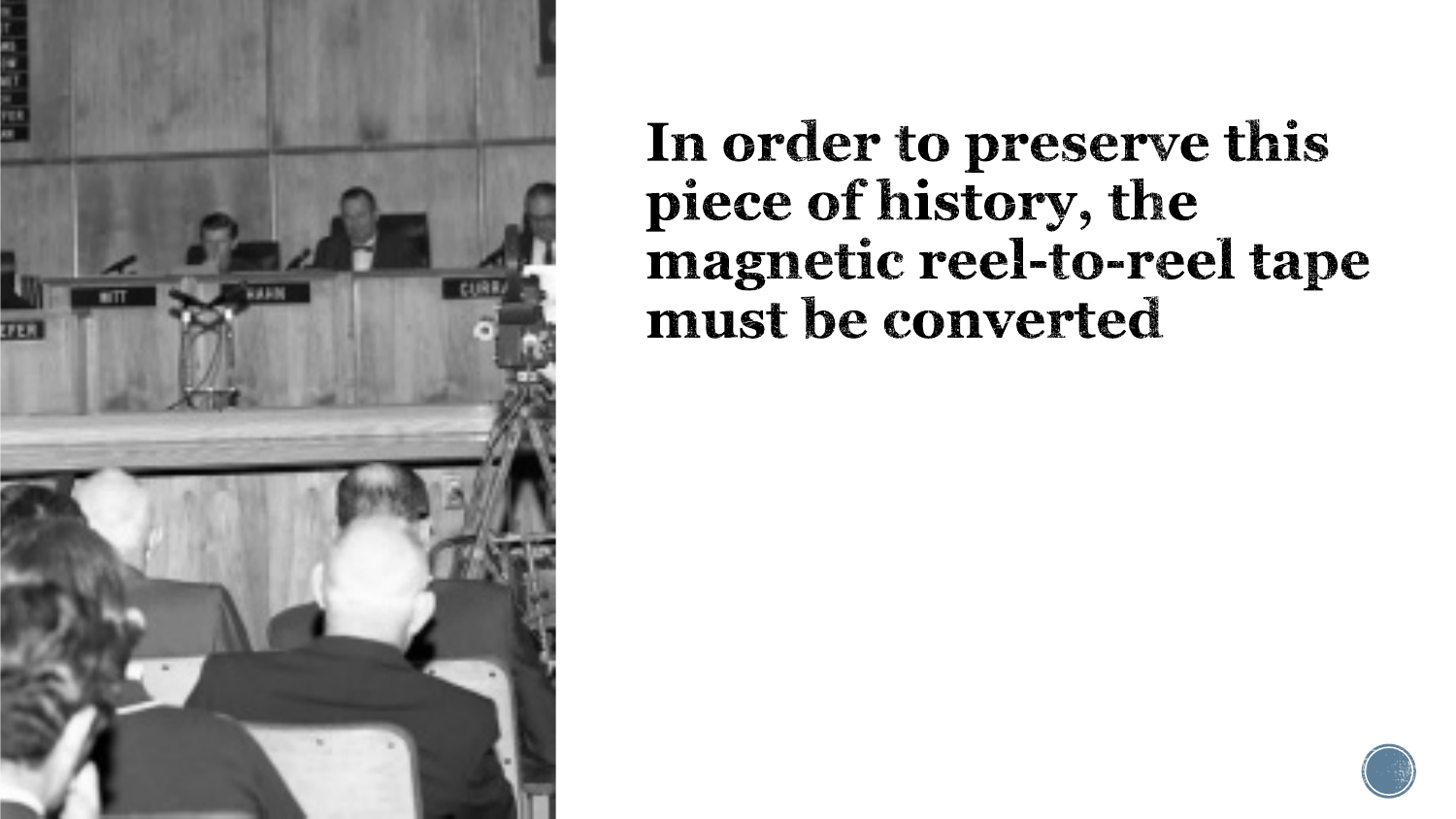

Founders of Ampex Harold Lindsay and Alexander Poniatoff







How did magnetic reel-to-reel tape become the standard?

- Magnetic reel-to-reel tape gained popularity at the end of WWII
- **If met the Federal Communications** Commission (FCC) in FM broadcasting (military, radio, television, industrial and record companies) standards
- Ampex recorders dominated sales in the U.S. and were easy to operate, inexpensive to maintain and easy to use

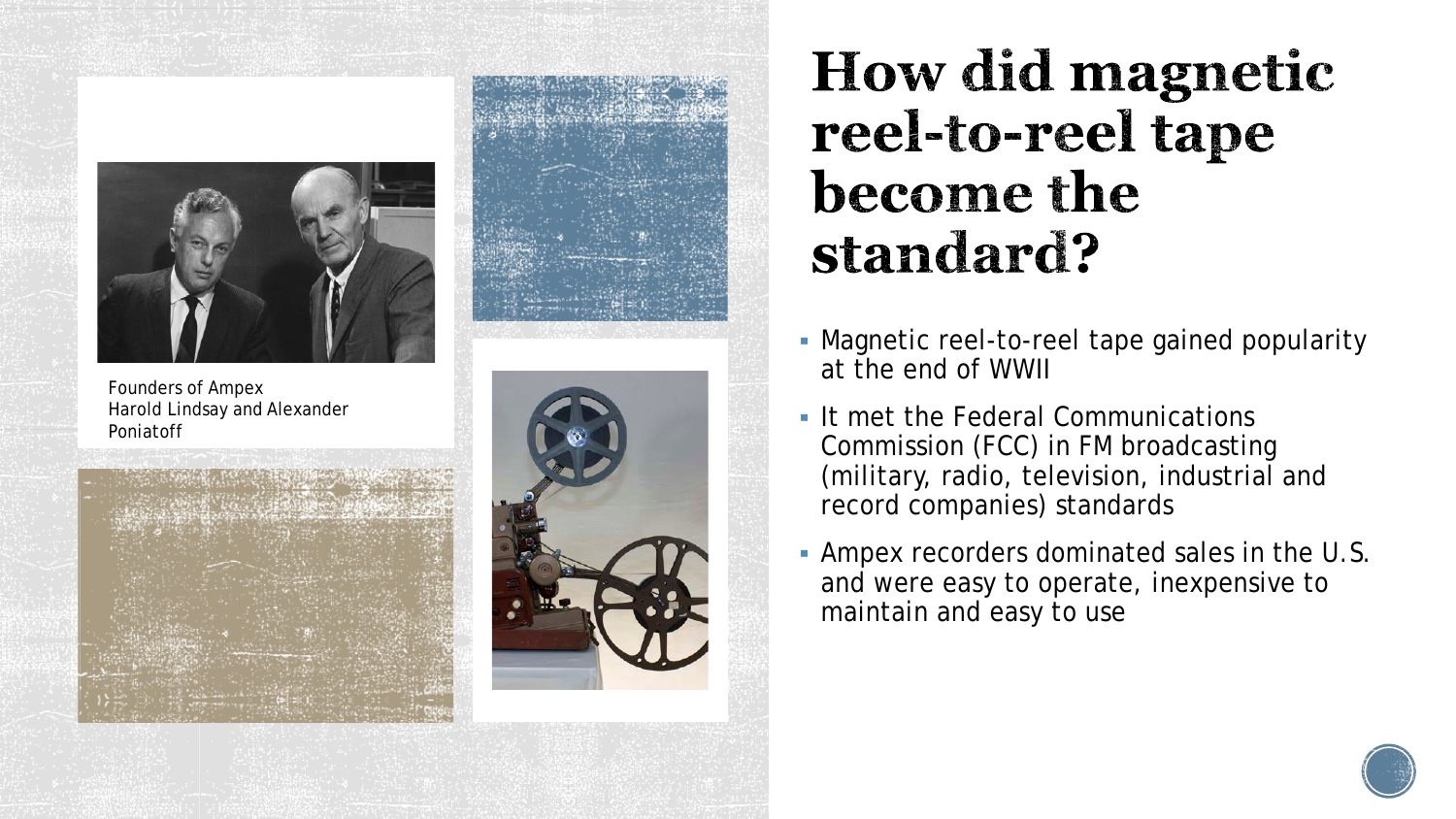## The Magnetic Format is Hazardous to our History

Gaseous air contaminants, such as oxides of sulfur and nitrogen, paint fumes, ammonia, peroxides, ozone, and formaldehyde, can damage film bases and emulsions of the film

Once the media develops "Vinegar Syndrome," dependent on how distressed the film is, these vital records may be gone forever  $(4)$ 

Time plays a significant factor in preserving the film while the film is still salubrious

In the conversion process, time is of the essencewaiting too long can jeopardize historical media

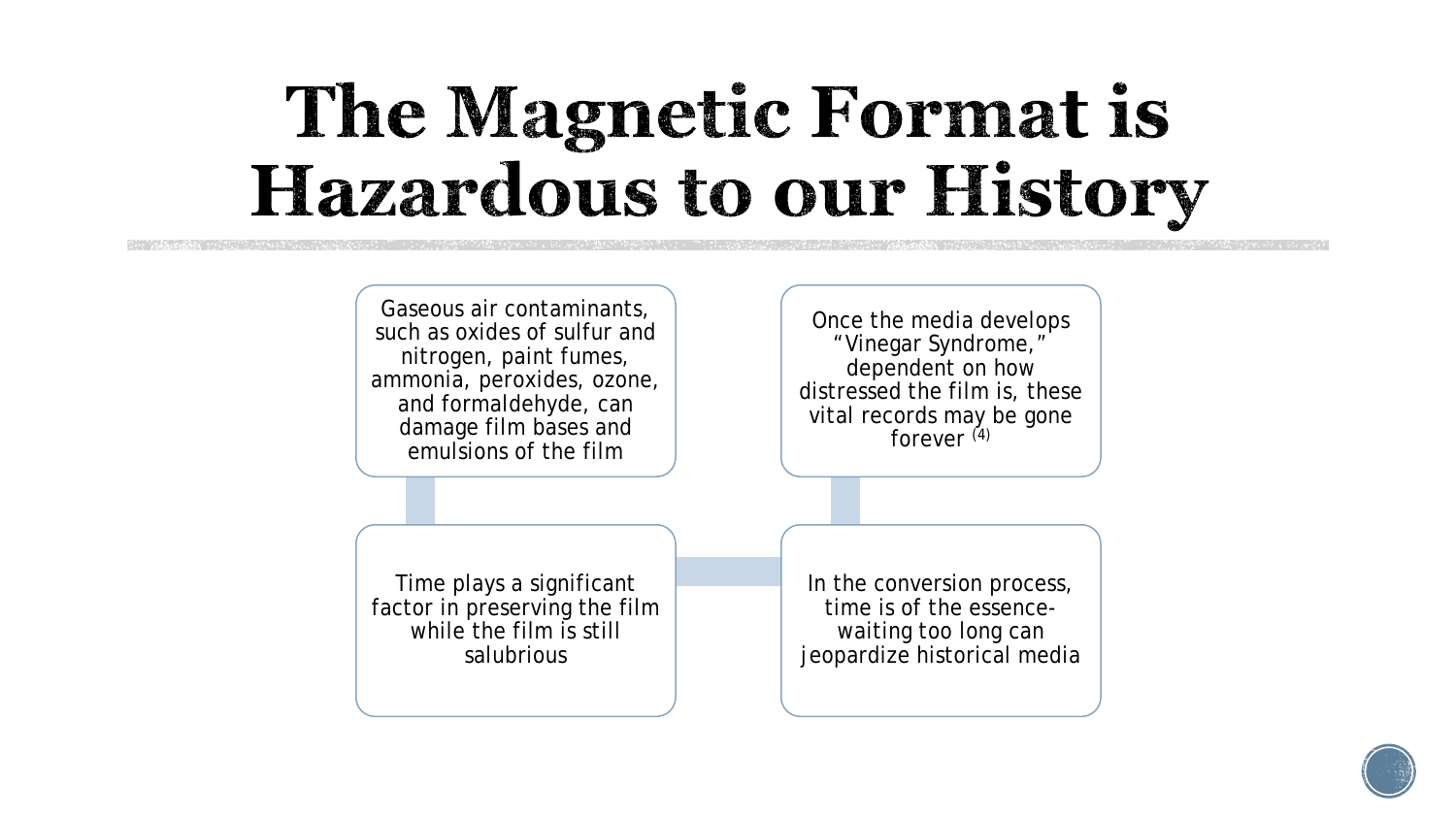### Evolution cycle in converting the reel-to-reel magnetic tape for preservation.....

The individual magnetic reel to reels were converted to a digital version by the City Clerk's Archives and Records Management

The magnetic reel to reel were then converted to MP3's

City Council meeting years were then confirmed by the City Clerk's Archives and Records Management team

Archives team then uploaded the MP3 files to the City's youtube account

Web team then created the audio thumbnails, video feeds and integrated the various council meetings of MP3's to the City Clerk's Digital Archives

The reel to reel magnetic audio was then converted to MP3's and will now be safely housed indefinitely